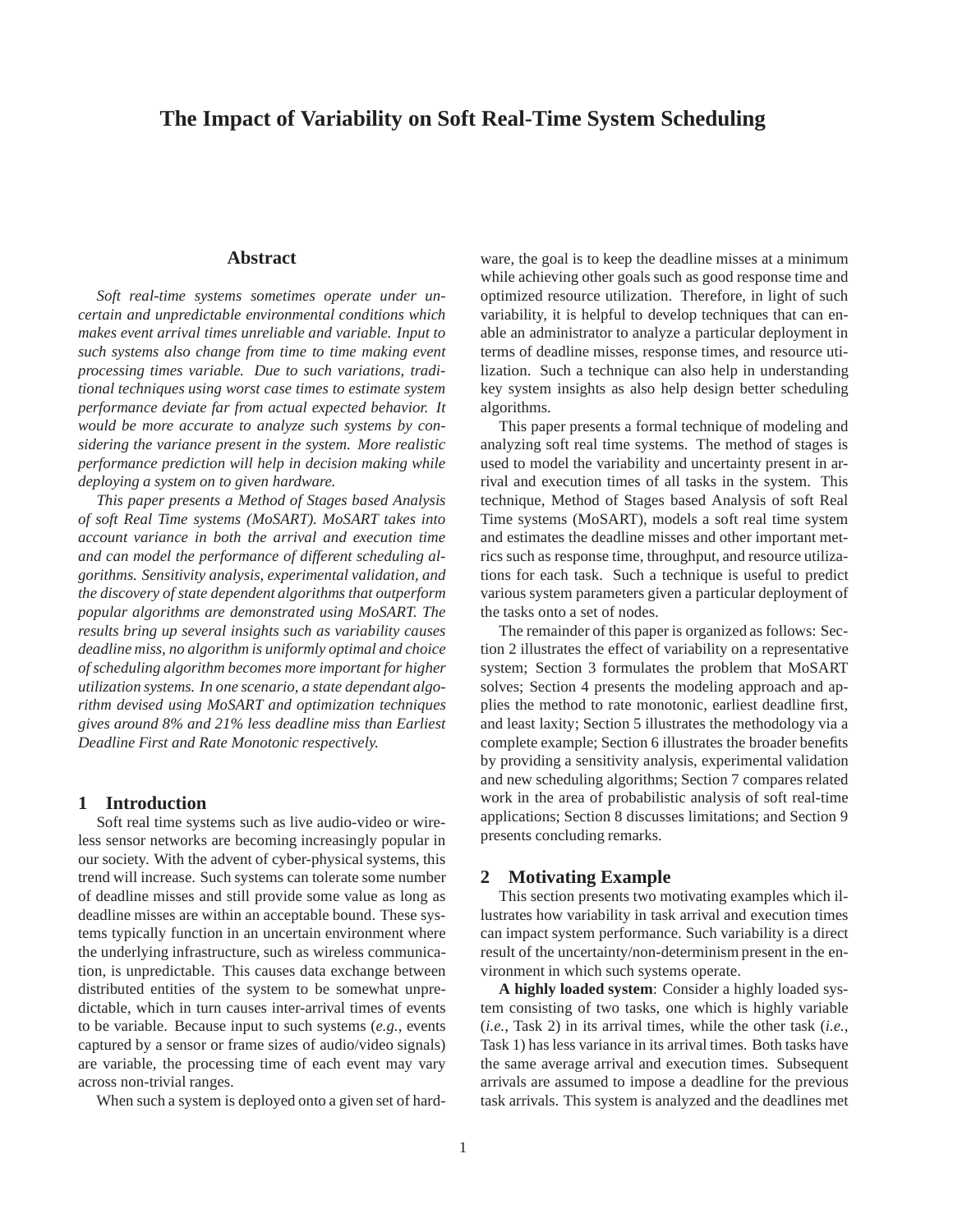for each task is obtained when each task is given scheduling priority. The task details are given in Table 1.

|              | Inter-Arrival Time |      | <b>Execution Time</b> |          |                 |                 |
|--------------|--------------------|------|-----------------------|----------|-----------------|-----------------|
| <b>Tasks</b> | Mean               | C.V. | Mean                  | C.V.     | Deadline Met %  | Deadline Met %  |
|              | (secs)             |      | (secs)                |          | Priority Task 1 | Priority Task 2 |
| Task 1       | 10.00              | 0.32 | 6.0                   | 0.32     | 86.91           | 44.60           |
| Task 2       | 10.00              | 1.00 | 6.0                   | 0.32     | 27.66           | 55.83           |
| Total        | ۳                  | -    | ۰                     | $\equiv$ | 57.28           | 50.22           |

### **Table 1. A highly loaded system**

Although the tasks are identical except in their second moment (*i.e.*, coefficient of variation  $(CV)$  = standard deviation/mean), giving priority to the less variable Task 1 improves the number of met deadlines by over 14%. This indicates that scheduling based on the variance in the tasks impacts the number of deadlines met/missed.

**A lightly loaded system**: Now consider the exact same set of tasks but with one exception. The mean inter-arrival time of the tasks is increased to make the system lightly loaded. As before, the two tasks are identical except for their second moment. The results are shown in Table 2. In this case the number of deadlines met is better when priority is given to the task with higher variance. This result is opposite to what was seen in the earlier, highly loaded, system. Though this is a simple example, it clearly indicates that both the variance and the system load should be considered when making scheduling decisions. Simplistic techniques (*e.g.*, RM, EDF, LL), that only consider the mean and ignore the variance and the system load, are suboptimal. Therefore, it is necessary to develop a technique capable of modeling the variance in the tasks as well as the variability in the system load. Such a technique can then be used to estimate crucial system parameters such as the deadline miss rate, response time, and resource utilization of a given system.

|              | Inter-Arrival Time |      | <b>Execution Time</b> |      |                 |                 |
|--------------|--------------------|------|-----------------------|------|-----------------|-----------------|
| <b>Tasks</b> | Mean               | C.V. | Mean                  | C.V. | Deadline Met %  | Deadline Met %  |
|              | (secs)             |      | (secs)                |      | Priority Task 1 | Priority Task 2 |
| Task 1       | 30.00              | 0.32 | 6.0                   | 0.32 | 99.96           | 98.80           |
| Task 2       | 30.00              | 1.00 | 6.0                   | 0.32 | 77.43           | 82.03           |
| Total        | ä,                 |      | $\blacksquare$        |      | 88.69           | 90.42           |

**Table 2. A lightly loaded system**

## **3 Problem Formulation**

In this paper a real-time system is viewed as a set of N independent tasks. Each task  $T_i$  consists of a series of job arrivals.  $J_{i,j}$  represents the jth instance of task  $T_i$  and has a deadline that corresponds to the next arrival of the task, along with an expected execution time. Both the interarrival time and the execution time are variable. and are considered to be random variables with a probability distribution. It is assumed that the distribution of both is available from historical data. The problem is to estimate the percentage of deadlines being missed/met, the expected task response time, and the resource utilization when a set of tasks is assigned to a processor, given a specified scheduling algorithm (*e.g.*, rate monotonic, earliest deadline first, least laxity).

### **4 Modeling Approach**

This section describes the methodology underlying MoSART. In its simplest form, the system is viewed as a single processor (*i.e.*, resource) that is shared by several tasks. For simplicity, and without loss of generality, it is assumed that the deadline of a job coincides with the subsequent job arrival from the task, (*i.e.*, each job  $J_{i,j}$  is expected to finish before the next job  $J_{i,j+1}$  of task  $T_i$  arrives). This assumption simplifies the presentation here and does not limit the generality of the modeling methodology. This assumption is also realistic in many applications (*e.g.*, the previous weather report is due before new weather data is downloaded).

### **4.1 Workload Modeling**

Workload modeling consists of three parts: the interarrival time, the deadline, and the execution time. For simplicity reasons, since the deadline is assumed to coincide with the next arriving task, only the inter-arrival time and the execution time processes need to be modeled explicitly.

As illustrated in Section 2, its important to model the variance present in task parameters. Thus both the interarrival time and the execution time of tasks are treated as random variables with a probability distribution. Phasetype distributions [8] are used to approximate these distributions. An Erlang distribution using the method of stages (MOS) is a special form of a phase type distribution which helps in modeling distributions with a coefficient of variation (CV, which is the ratio of the mean to the standard deviation) less than 1. In the case of a distribution having a CV greater than 1, an analogous technique using a hyperexponential method of stages can be used. However, in this paper, the discussion is restricted to distributions with CVs less than 1.

The MOS is composed of a series of exponential stages. Each of the stages has the same mean  $(\lambda)$ . The CV is directly related to the number of stages  $(k)$  used. Varying these two parameters, it is possible to accurately model distributions whose CVs are less than one. The probability density function (pdf), mean, variance, and coefficient of variance (CV) for a k-stage Erlang distribution are given in the following table.

|                                             | Mean                     | Variance         |          |
|---------------------------------------------|--------------------------|------------------|----------|
| $k\lambda$<br>$k\lambda x$<br>w<br>$\kappa$ | $\overline{\phantom{a}}$ | $\boldsymbol{k}$ | $\kappa$ |

## **Table 3. Erlang distribution parameters**

When  $k$  is equal to  $\overline{I}$ , the pdf reduces to that of an exponential distribution, which has a CV of 1. Increasing the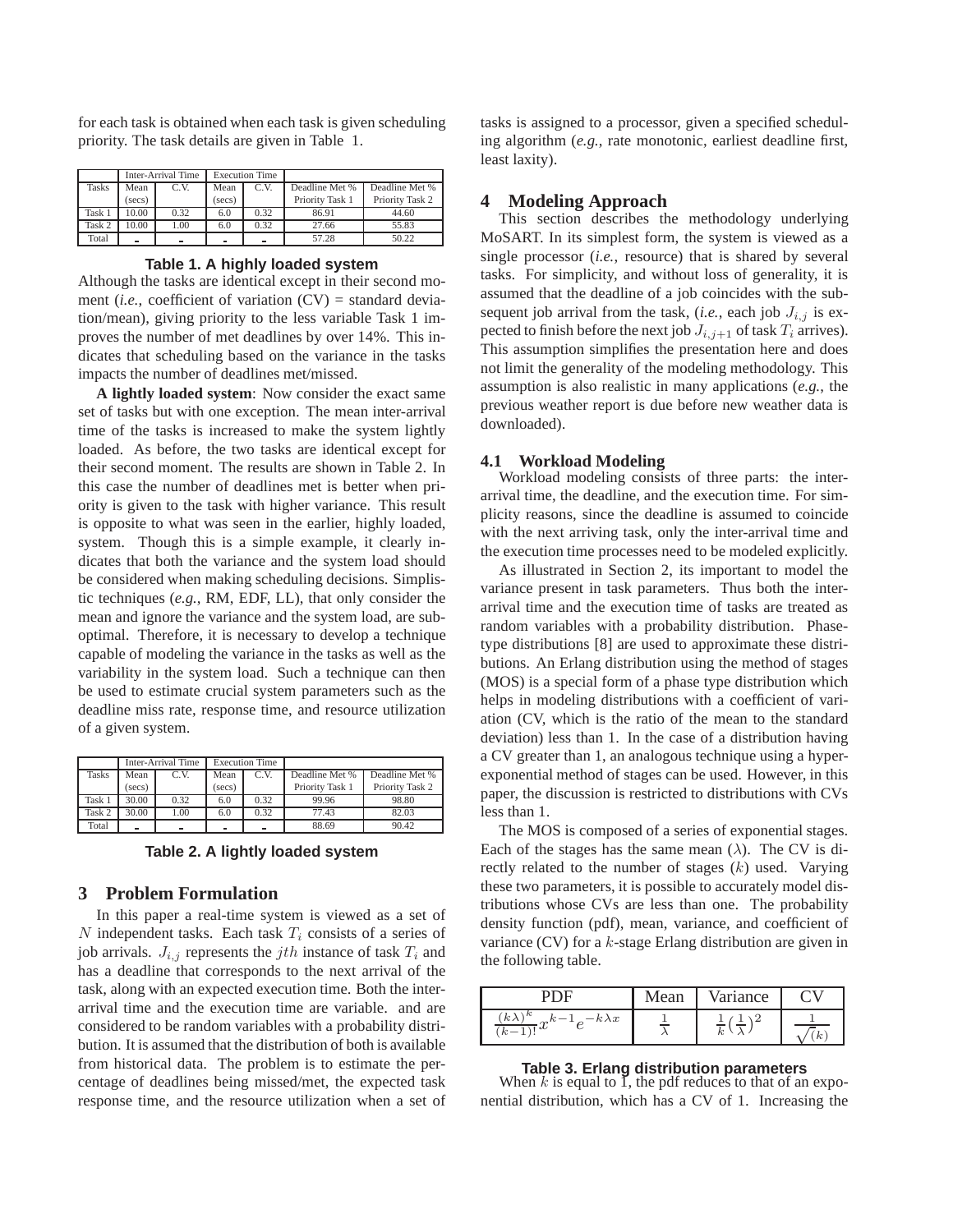value of k decreases the variance of the distribution. A larger number of stages increases the granularity and provides more detailed information on the task's arrival and execution but at a cost of increased computation overhead. If more moments of the arrival and execution distribution are desired to be matched, a more general phase type distribution could be used, but with added complexity. Other authors [16, 14, 17, 6] demonstrate how various distributions can be modeled effectively using phase type distributions.

### **4.2 System Modeling**

This section describes the task representation, system model parameters, resource allocation, task arrivals, task service, and task deadlines. Together with a specified scheduling algorithm, a comprehensive modeling framework is provided.

### **4.2.1 Task Representation**

The system workload is viewed as a collection of tasks. Jobs belonging to a particular task are statistically identical to each other, but the jobs of different tasks may have different arrival and service (*i.e.*, execution) characteristics. Each task is modeled by a set of arrival stages and a set of service stages.

The arrival stages model the time that the next job in a particular task arrives to the system. Completion of all the arrival stages indicates an arrival of a new job. The service stages represent the execution time of a job in a particular task and completion of the last service stage indicates job completion. A job will meet its deadline if its service stages complete before the arrival stages complete.

Figure 1 shows the representation of a particular task stream. In this example, there are two arrival stages and four





Service Process (4 stages) **Figure 1. Task Representation**

service stages. The arrival stages are statistically identical to each other. Similarly, the service stages are statistically identical to each other.

A detailed description and example of the state space model is developed in subsequent sections. Since each stage within a particular arrival or service process is statistically identical, and the time spent in a stage is assumed to be exponentially distributed, the completion time of each process has an Erlang distribution. Therefore, the underlying state space model is a Markov chain. Specifying the current stage of each process for each task completely describes the current system state.

### **4.2.2 Model Parameters**

The state space model depends on the following parameters.  $\bullet$   $N$  - number of workload tasks.

- $A_i$  number of arrival stages for task i jobs.
- $S_i$  number of service stages for task i jobs.

•  $\mu_i$  - execution rate for task *i* jobs. Thus,  $1/\mu_i$  is the average execution time for a job of task  $i$  to complete all of its service stages. Similarly,  $1/(S_i\mu_i)$  is the average time that a job of task  $i$  spends at each of its service stages.

•  $\lambda_i$  - arrival rate for task i jobs. This represents the rate at which the arrival process for task  $i$  completes all its stages, triggering a new arrival (and signalling a deadline). Thus,  $1/\lambda_i$  is the average inter-arrival time between jobs in task i and  $1/(A_i \lambda_i)$  is the average time that a job of task i spends at each of its arrival stages.

• P - number of service resources (*e.g.*, processors) available for allocation.

• scheduling algorithm - algorithm used to determine the resource allocation among multiple concurrent tasks. MoSART assumes that task allocation can change at each stage boundary. Popular algorithms like Rate Monotonic (RM), Earliest Deadline First (EDF), Least Laxity First (LLF), or any new algorithm can be modeled.

### **4.2.3 State Space Model**

This section describes the state space model in the context of an example system of tasks. It is assumed that the system is pre-emptive and that a scheduling decision is made at every stage completion. Without loss of generality, a single processor system is assumed. The set of tasks given in Table 4 is used. The arrival events of task 1 are modeled using 2 stages while the execution is modeled using 4 stages. This is because the CV of each event is  $1/\sqrt{(+ \text{of stages})}$ . The stage values are shown in the CV column in Table 4. Similarly, the arrival of task 2 is modeled using 3 stages and execution with 5 stages. Thus,  $N = 2$ ,  $A_1 = 2$ ,  $A_2 = 3$ ,  $S_1 = 4$ ,  $S_2 = 5$ , and  $P = 1$ .

|        |            | Inter-Arrival Time |            | <b>Execution Time</b> |                |            |  |
|--------|------------|--------------------|------------|-----------------------|----------------|------------|--|
| Tasks  | Mean(secs) | CV                 | Rate       | Mean(secs)            | CV             | Rate       |  |
|        |            |                    | (Jobs/min) |                       |                | (Jobs/min) |  |
| Task 1 | 10.0       | 0.7(1/<br>(2)      | 6.0        | 4.0                   | 0.5(1)<br>4)   | 15.0       |  |
| Task 2 | 15.0       | (3)<br>0.57(1)     | 4.0        | 5.0                   | (5)<br>0.45(1) | 12.0       |  |

**Table 4. Task Parameters**<br>Figure 2 shows a portion of the underlying state space model that shows the possible state transitions due to an arriving task. The arrival process for task 1 has a 2-stage (*i.e.*, the top series of stages) Erlang distribution with an arrival rate of  $\lambda_1(6.0)$ . Thus, the rate leaving each stage is  $2\lambda_1(12.0)$ . Job 2 tasks have a 3-stage (*i.e.*, the third series of stages) Erlang arrival distribution with an arrival rate of  $\lambda_2(4.0)$ . Thus, the rate leaving each stage is  $3\lambda_2(12.0)$ .

The second and fourth series of stages represents the execution process for task 1 and task 2, respectively. The solid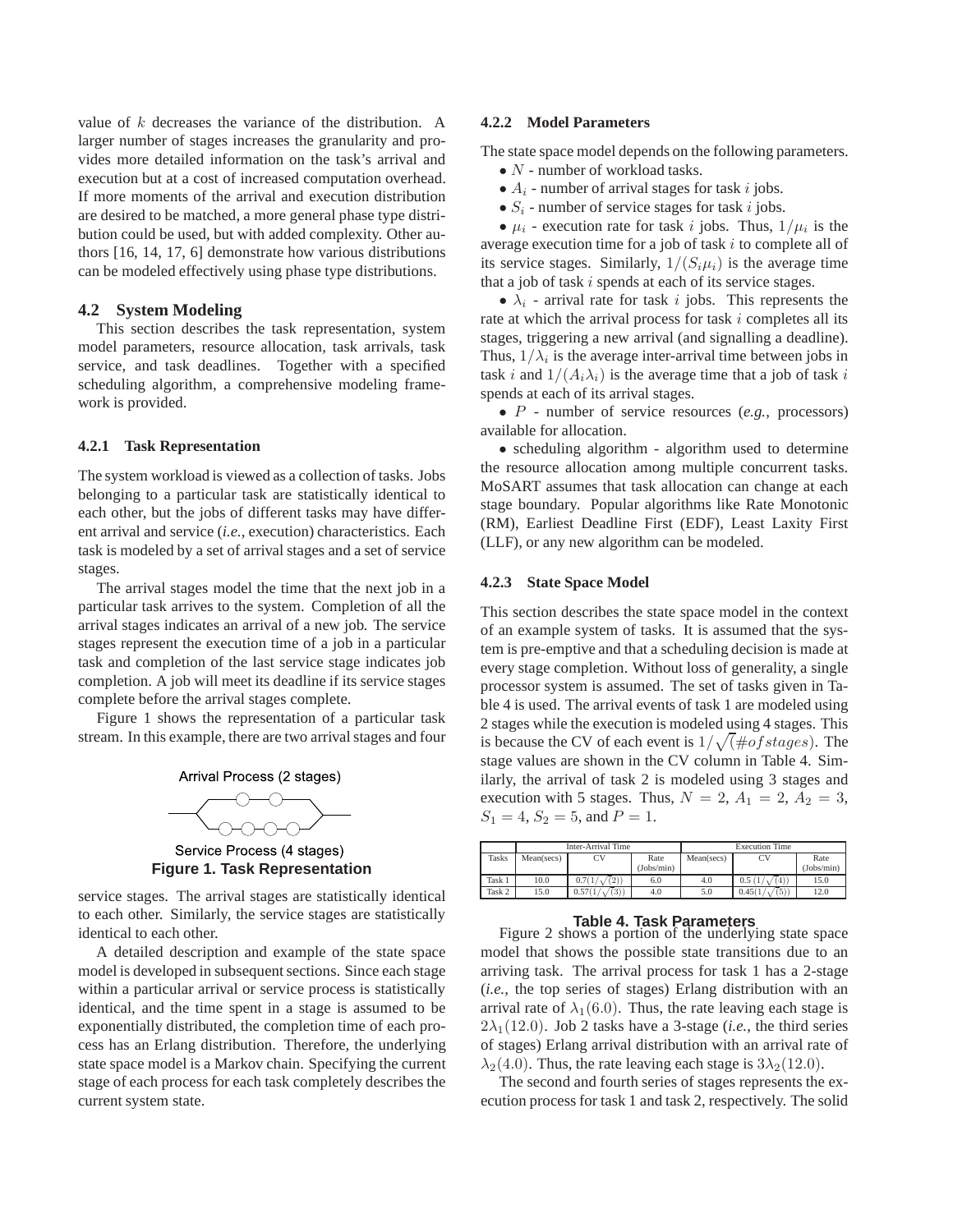

**Figure 2. Task Arrivals**

black circles (stages) in Figure 2 represent the currently active stages. For instance, in state 1, the arrival processes of the two tasks are both executing their first stage and no jobs are executing in the system .

The current stage of each process determines the current state of the job. Collectively, the state of each task represents the overall system state. For example,  $\{(1, 1), (2, 0)\}\$ represents the state at state 7. This means the state of the first task is  $(1, 1)$  while that of the second is  $(2, 0)$ . The first task arrival process is less than 50% complete and execution is less than 25% complete. Similarly second task arrival is between 33.3% and 66.6% complete while the execution has not started yet. The completion of any stage results in a change in the system state.

**Task Arrival:** The arc labels in Figure 2 indicate the rates at which the various state transitions occur. Initially, in state 1, neither task has arrived yet and both of the tasks are in their first stage of arrival. Only the arrival processes are active and none of the service processes are active. The arrival process of task 1 can complete its first arrival stage at rate  $2\lambda_1$ , causing the system to move to state 2. Alternatively, the arrival process of task 2 can complete its first arrival stage at rate  $3\lambda_2$ , resulting in a transition to state 3. From state 2, the system can either move to state 4 if the arrival process of task 1 completes its 2nd stage, or to state 5 if the arrival process of task 2 completes its 1st stage. In state 4, the arrival process of task 1 has just completed both its arrival stages, which represents the arrival of a new task 1 task to the system. Consequently, the service process of task 1 becomes active (indicated by the black circle in task 1's service process) and the subsequent arrival/deadline process for task 1 is restarted at stage 1.

**Task Completion and Missed Deadlines - A race between stages:** Figure 3 shows another portion of the underlying state space model. In state 2, three transitions are possible: (1) the arrival/deadline process of task 1 can complete a stage with rate  $2\lambda_1$  which models a missed deadline due to the arrival of a new task 1 and the system enters state 5, (2) the service process of task 1 can complete a stage with rate  $4\mu_1$  and the system enters state 6, or (3) the arrival/deadline process of task 2 can complete a stage with rate  $3\lambda_2$  and the system enters an unshown state indicated by the tiny arrow. If transition 1 occurs before 2 or 3, the task misses a deadline (as shown in the figure). Similarly, the transition from state 6 to state 11 represents an execution completion for task 1. This figure also shows the same



**Figure 3. Task Execution/Deadline - EDF**

for task 2 (*i.e.*, a met deadline in going from state 1 to 3 and a missed deadline in going from state 1 to 4).

In state 7, if task 1 completes its final service stage (with rate  $4\mu_1$ ), the service process completes, showing that task 1 met its deadline. In this case, the task's service process terminates, but its arrival process continues. Task 2 goes through similar situations. In state 1, if the arrival process of task 2 now completes one more stage before the service process can complete its stage, then a new task 2 will arrive (*i.e.*, state 4) and the previous job of task 2 will miss its deadline. Again, if the service stage (with rate  $5\mu_2$ ) completes before the arrival stage, the task will successfully meet its deadline (state 3). The other states and state transitions are similarly understandable.

A job can terminate in two ways, either the last stage of its arrival completes or the last stage of its execution process completes. If the service stages completes first, then the job meets its deadline. On the other hand, if the arrival stages completes first, then the job misses its deadline. The model can therefore be thought of as a horse race. At task arrival time, two "horses" (*i.e.*, an arrival/deadline horse and a service horse) begin racing. Each goes at its own pace and begins running through its successive stages. The first horse crossing the finish line (*i.e.*, its last stage) wins. If the service process horse wins, the task successfully meets its deadline. If the arrival/deadline horse wins, the task misses its deadline.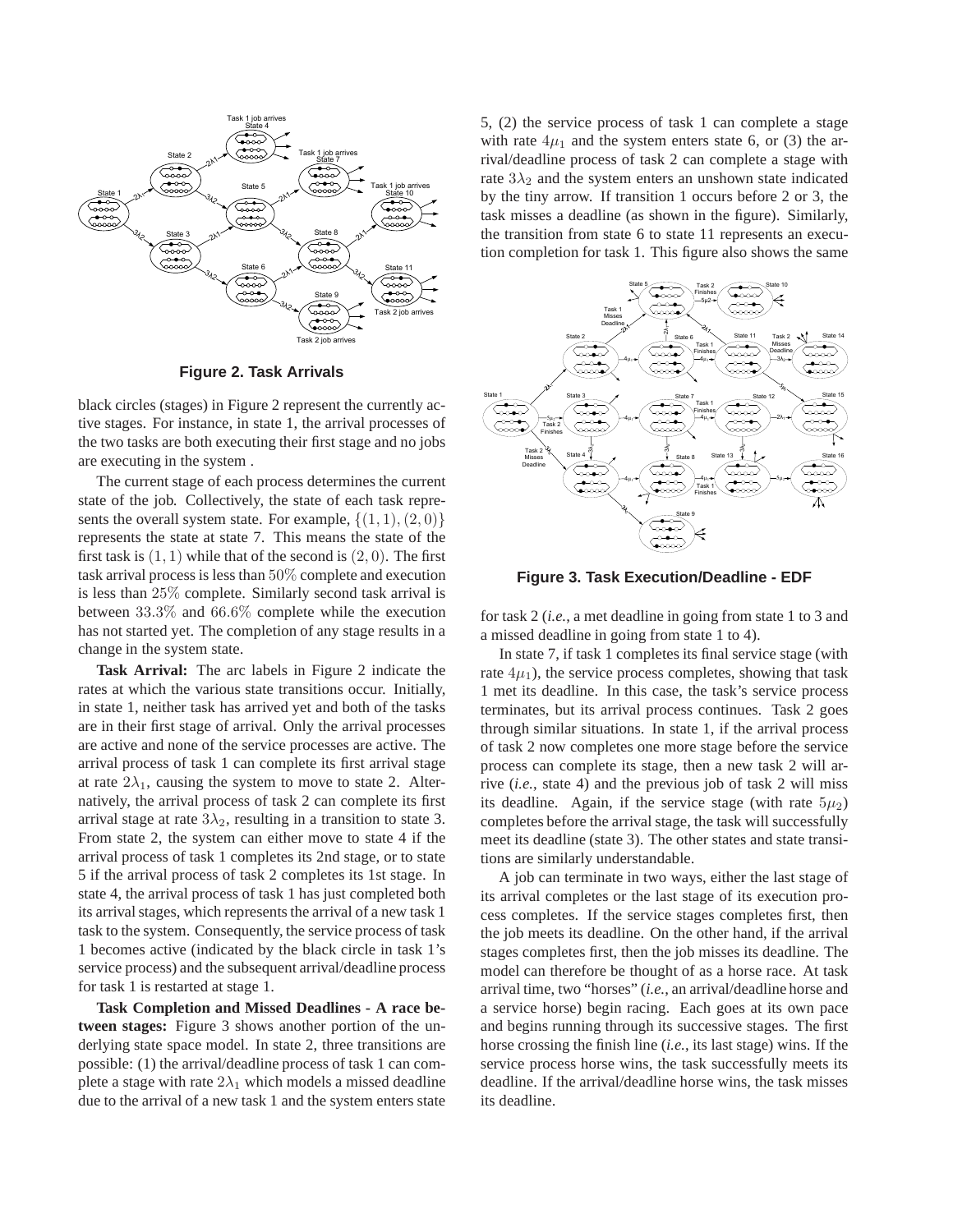**Modeling Scheduling Algorithms:** The scheduling algorithm modeled in Figure 3 is earliest (expected) deadline first. In the given set of tasks, the arrival/deadline stages have the same expected time in both the tasks. The same is true for the execution stages of each task. This allows the reader to simply count the number of remaining arrival/deadline stages to determine which task has the earliest expected deadline.

For example, in state 1, task 1 has 1 remaining arrival stage until its next arrival/deadline and task 2 has no remaining arrival stages until its next arrival/deadline. Thus, the expected deadline for task 2 is earlier than that of task 1 and for this reason, task 2 is allocated the processor to execute. Since task 1 has no allocated resources, the service process for task 1 cannot proceed. Task 2's execution can continue as shown by the transition from state 1 to state 3 with a rate of  $5\mu_2$ . In state 4, however, task 1's deadline is 1 stage away, while task 2's deadline is 2 stages away. Thus, the processor is given to task 1. When the resource is allocated to task 1 (task 2), the average service time for each stage is  $1/4\mu_1$  (1/5 $\mu_2$ ). Note that the arrival/deadline process for a task always continues to advance regardless of any allocated resources. The various states and transitions in the state diagram are self-evident. In state 1, if the arrival process of task 1 completes a stage with rate  $2\lambda_1$  (*i.e.*, transitioning to state 2), the expected deadline of task 1 is now smaller than that of task 2. Task 2 is therefore pre-empted and the resource is allocated to task 1. In the similar way, other scheduling algorithms like rate Mmonotonic (RM) or least laxity first (LLF) can also be modeled. For example, if RM is modeled, since task 1 has fewer arrival stages, it has a smaller inter-arrival time, and thus it will always receive priority. Thus, under RM, in state 1, priority will be given to task 1 instead of to task 2.

## **5 A Complete Example**

This section presents a complete solution to a simple example to illustrate the modeling methodology. Table 5 presents the task parameters. We deliberately keep the set

|                                 | Inter-Arrival Time |            |           |               | <b>Execution Time</b> |        |            |      |               |            |
|---------------------------------|--------------------|------------|-----------|---------------|-----------------------|--------|------------|------|---------------|------------|
| <b>Tasks</b>                    | Mean               | Rate       | <b>CV</b> | <b>Stages</b> | Rate/stage            |        | Mean Rate  | CV   | <b>Stages</b> | Rate/stage |
|                                 | (secs)             | (iobs/min) |           |               | (iobs/min)            | (secs) | (iobs/min) |      |               | (iobs/min) |
| Task                            | 10.0               | 6.0        | 0.7       |               | 12.0                  | 5.0    | 12.0       | 0.57 |               | 36.0       |
|                                 |                    |            |           |               |                       |        |            |      |               |            |
| Task                            | 6.0                | 10.0       | 1.0       |               | 10.0                  | 2.0    | 30.0       | 0.7  | $\mathcal{D}$ | 60.0       |
|                                 |                    |            |           |               |                       |        |            |      |               |            |
| <b>Table 5. Task parameters</b> |                    |            |           |               |                       |        |            |      |               |            |

| of parameters simple to illustrate the full solution of the ex- |
|-----------------------------------------------------------------|
| ample. Section 6 presents results for more complex sets of      |
| tasks.                                                          |

Table 5 also gives the arrival and execution rate of each task as well as the rates/stage. The inter-arrival time for Task 1 jobs is 10 seconds (*i.e.*, an arrival rate of 6 jobs/minute). The arrival/deadline process of Task 1 is modeled as a two stage Erlang process since the CV is 0.7 (i.e.,  $CV = 0.7 = 1/\sqrt{2} = 1/\sqrt{numberof stages}$ .

Each stage thus has a rate of 12 jobs/minute. Similarly for task 2, the job arrival rate is 10 jobs/minute and is modeled using a single stage. The job execution rates for Task 1 and Task 2 are similarly derived to be 36 jobs/minute/stage and 60 jobs/minute/stage, respectively. Figure 4 presents the complete Markov chain state space for this example.

The earliest deadline first algorithm is used to schedule jobs in this system, as evident in State 12, where the arrival process for Task 1 is in its 2nd stage while the Task 2 arrival process is in its only stage. The estimated arrival time of task 1 is  $10/2 = 5$  secs, while that of task 2 is 10 secs. The earliest deadline is expected to be for Task 1, meaning that it should be scheduled. This is shown by an outgoing arc from State 12 with rate 36 (Task 1's rate/stage) to state 17.

**Model analysis**. Once the complete state space is enumerated, the model can be solved analytically to provide various performance metrics including resource utilization, the average number of jobs of each task in the system, and the deadline miss/met ratio of each task. These metrics follow directly from the steady-state probabilities of being in each system state. is detailed in Appendix **??**. Once probabilities are computed, the various other system performance metrics can be derived. The rate at which a task meets its deadlines is obtained by finding the product of the probability of the execution process being in the last stage and the rate at which the execution process completes a stage. The sum of this product for all states gives the overall deadlines met estimation.

Similarly, the rate at which jobs miss their deadlines can be obtained by considering all states in which an arrival/ deadline process is executing in its last stage. The missed deadline job rate can be computed by taking the product of the probability of finding the system in that state and the rate at which the arrival/deadline process completes a stage, and summing across all such states. The missed deadline job rate for each task is thus given by:

$$
R_{d1} = 12 \times (P_7 + P_{11} + P_{12} + P_{16} + P_{17} + P_{20} + P_{21} + P_{23} + P_{24})
$$

$$
R_{d2} = 10 \times \left( P_3 + P_5 + P_6 + P_9 + P_{10} + P_{12} + P_{14} + P_{15} + P_{17} + P_{18} + P_{19} + P_{20} + P_{21} + P_{22} + P_{23} + P_{24} \right)
$$

where  $R_{d1}$  and  $R_{d2}$  are the rates at which the two tasks miss their deadlines, respectfully.  $P_i$  is the steady state probability of being in State  $i$ . Similarly, the rate at which the two tasks meet their deadlines is given by

$$
R_{m1} = 36 \times (P_{13} + P_{16} + P_{21} + P_{24})
$$
  

$$
R_{m2} = 60 \times (P_6 + P_{10} + P_{15} + P_{19} + P_{22})
$$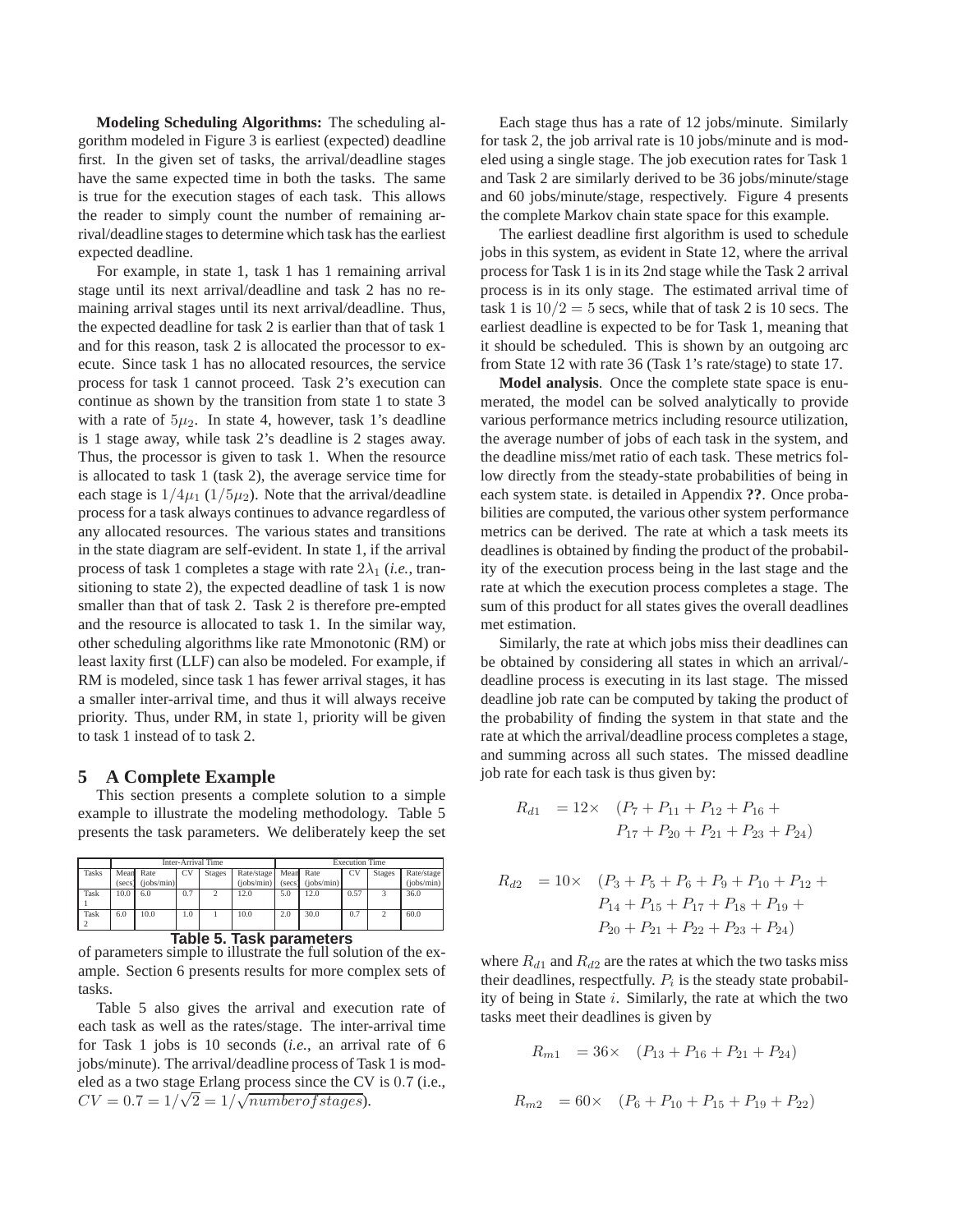

**Figure 4. A Simple Example using EDF scheduling**

Other performance metrics such as the utilization of the resource (*i.e.*, processor) can also be obtained easily. For example, the processor utilization of the system is given by the sum of the probabilities of the states in which at least one task is executing. This utilization calculation is equivalent to subtracting the probability that the processor is idle from one, which is  $1 - \sum_i P(s_i | s_i \in S_o)$ , where  $S_o$  is the set of states in which no tasks are executing. The utilization of the processor is therefore:

$$
U = 1 - P_1 + P_2 \tag{1}
$$

The utilization of the processor by each task is calculated similarly. Table 6 shows the resulting performance metrics. The data obtained while using the rate monotonic and least

| <b>Earliest Deadline First</b> |                           |                   |              |  |  |  |  |
|--------------------------------|---------------------------|-------------------|--------------|--|--|--|--|
| <b>Tasks</b>                   | Deadline Misses/min       | Deadlines Met/min | Utilization  |  |  |  |  |
| Task 1                         | 1.97 (33%)                | 4.03(67%)         | 0.39(39%)    |  |  |  |  |
| Task 2                         | 3.30 (33%)                | 6.70(67%)         | 0.25(25%)    |  |  |  |  |
| Total                          | 5.27 (33%)                | 10.73 (67%)       | 0.64(64%)    |  |  |  |  |
| Rate Monotonic                 |                           |                   |              |  |  |  |  |
| Task 1                         | 2.32 (39%)                | 3.68(61%)         | 0.37(37%)    |  |  |  |  |
| Task 2                         | $2.66(26.6\%)$            | 7.34 (73.4%)      | 0.27(27%)    |  |  |  |  |
| Total                          | 4.97 (31%)                | 11.02 (69%)       | 0.64(64%)    |  |  |  |  |
|                                | <b>Least Laxity First</b> |                   |              |  |  |  |  |
| Task 1                         | 1.91(32%)                 | 4.09(68%)         | $0.40(40\%)$ |  |  |  |  |
| Task 2                         | 3.88 (38.8%)              | $6.12(61.2\%)$    | 0.24(24%)    |  |  |  |  |
| Total                          | 5.79 (36%)                | 10.21(64%)        | $0.64(64\%)$ |  |  |  |  |

## **Table 6. Example performance metrics**

laxity first scheduling algorithms is also included.

The results in Table 6 show that the tasks have a high percentage of deadline misses, though the utilization of the

processor is not high. The reason for this result is the high variability of the inter-arrival times and the execution times for each task in this example. The CV of the arrival and execution processes vary between 1.0 and 0.57. The variation observed in practice is typically lower. Section 6 presents an analysis showing how the deadline miss rate of each task diminishes with a decrease in variability in the arrival and execution rates.

### **6 Broader Methodology Benefits**

In addition to providing a common framework for uniformly comparing a broad spectrum of scheduling algorithms, the modeling methodology offers a convenient way to analyze the effects of variability with respect to the arrival/deadline process, the execution process, and the system load. It gives a platform to (1) conduct comprehensive sensitivity analysis, (2) perform experimental validation studies, and (3) search for new, optimal scheduling algorithms.

### **6.1 Sensitivity Analysis**

The modeling approach presented in Section 4 is relatively simple to understand, yet powerful enough to explore a wide range of workload and system parameters. The parameters are described in Section 4.2.2 and include the number of tasks, the number of arrival/deadline stages for each task, the mean arrival/deadline rate for each task, the number of service stages for each task, the mean service rate for each task, the number of servers, and the scheduling algorithm. By holding certain parameters constant while varying others, new insights and rules-of-thumb are possible.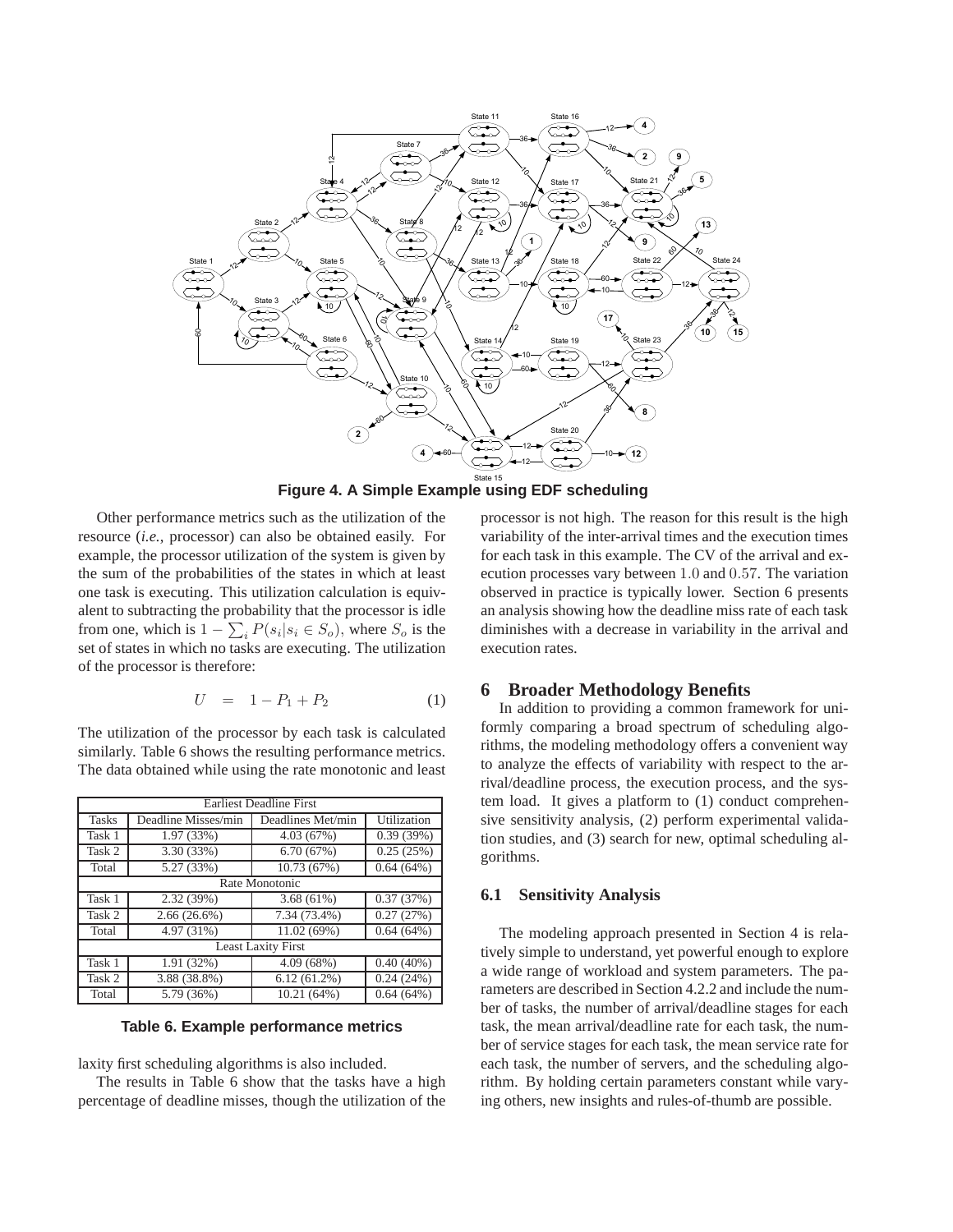Consider the effect that the workload intensity has on the percentage of deadline misses under various algorithms and with various numbers of stages. Workload intensity is captured by the ratio of the aggregate arrival rate of tasks to the required service rate of the tasks. In a single server environment, this intensity is equivalent to the processor's utilization. In this sensitivity analysis, three systems are evaluated: (1) system A with a high utilization of 83%, (2) system B with a medium utilization of 67%, and (3) system C with a low utilization of 47%. Two tasks are modeled, with parameters shown in Table 7. The variability in the

|        |            | Task 1     | Task 2     |            |          |
|--------|------------|------------|------------|------------|----------|
| System | Arr. Rate  | Exec. Rate | Arr. Rate  | Exec. Rate | Expected |
|        | (iobs/min) | (iobs/min) | (iobs/min) | (iobs/min) | Util     |
|        |            |            |            | 10         | 83.34    |
|        |            | 30         |            | 20         | 66.67    |
|        |            | 30         |            | 20         | 46.67    |

### **Table 7. Task parameters**

inter-arrival times and the execution times is captured by varying the number of stages from 1 (with a high  $CV = 1$ ) to 8 (with a low CV = 0.35). Three scheduling algorithms (*i.e.*, rate monotonic, earliest deadline first, and least laxity first) are compared. For each set of parameters, the MoSART technique provides the percentage of missed deadlines. The results of applying this sensitivity analysis to systems A, B, and C are shown in Figure 5, 6, and 7.





The following conclusions can be derived from these figures:

• **Lower variability improves performance.** The performance of the system improves as the variability within the system decreases. As the number of stages increases, the inter-arrival times and the execution times become more deterministic and the deadline miss percentages are reduced. For systems with a high utilization, the number of missed deadlines is reduced by a factor of two as the CV decreases from 1.00 to 0.35 (see figure 5). For systems with low utilization, the effect is even more dramatic, where the number of missed deadlines is cut by a factor of eight (see figure 7). Even systems with low utilization (*e.g.*, 47%) can expect







relatively high deadline miss ratios (e.g., above 20%) if the arrival and service time variability is high  $(e.g., CV = 1.0)$ .

• **No algorithm is uniformly optimal.** A cursory glance at Figures 5, 6, and 7 indicates that EDF, outperforms LLF, which outperforms RM. Moreover, this performance difference widens as the system becomes more deterministic and more heavily utilized. For instance, in a system with high utilization and low variance (*i.e.*, the right side of Figure 5), EDF has more than 10% fewer deadline misses than LLF, and more than 20% fewer deadline misses than RM. Under the workload setting in the previous section (*e.g.*, see Table 6), however, RM exhibited 6% fewer deadline misses than EDF and 10% fewer deadline misses than LLF, where system utilization was 64%. A closer look at Figure 7 reveals that the RM line crosses both the EDF and LLF lines around stage 2. The best algorithm depends on the specific system parameters. MoSART provides a useful and comparative sensitivity analysis given specific system parameters.

• **The scheduling algorithm choice is more important for higher utilized systems.** When system utilization is low (*e.g.*, see Figures 6 and 7), all algorithms perform similarly. Figure 5, however, demonstrates a more distinct difference between the different algorithms when the utilization is higher. It is therefore more important to choose the proper algorithm as the system utilization increases. In sys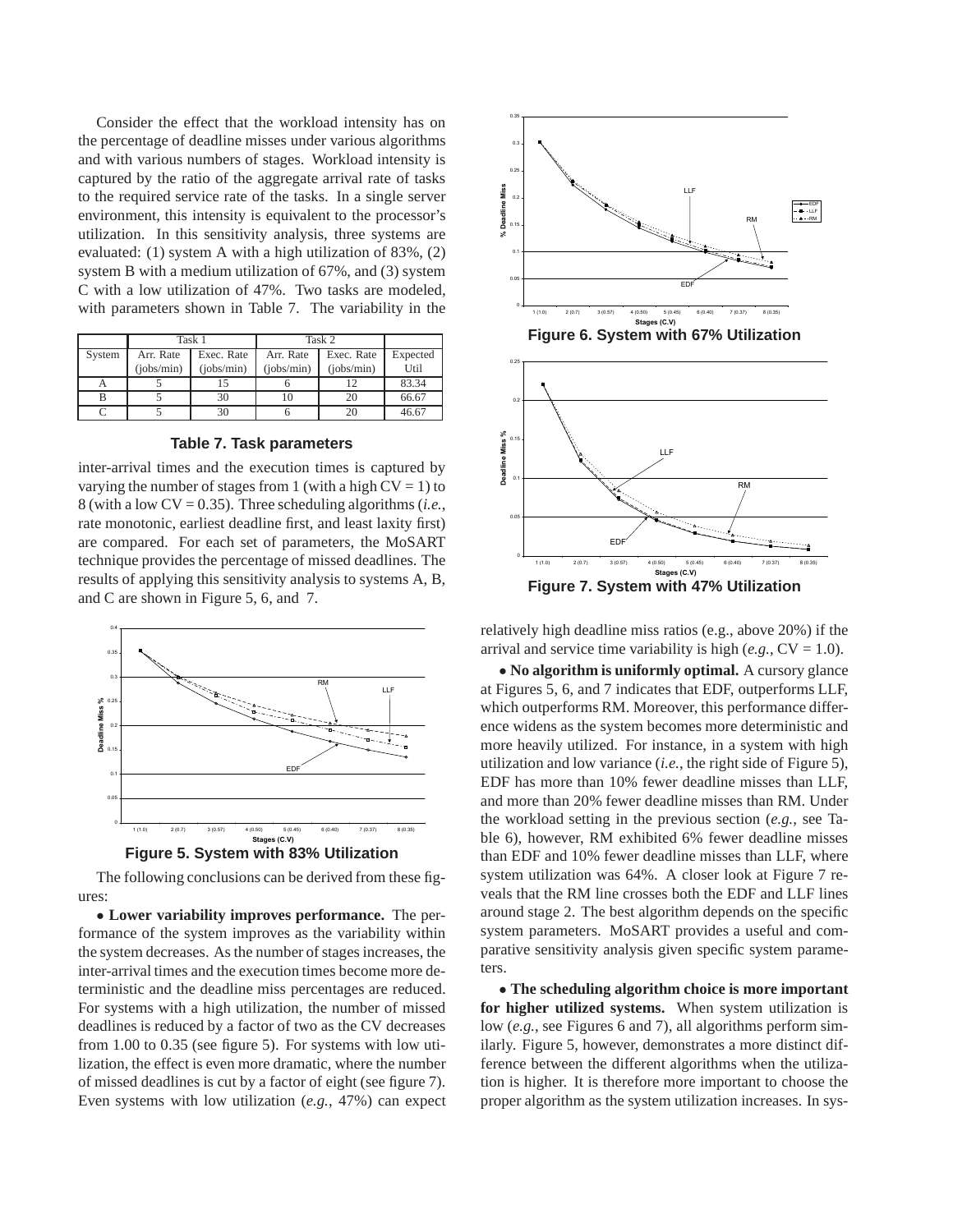tems with lower utilizations, the choice depends more on which algorithm is easier to implement. For instance, RM is normally easier to implement than EDF or LLF.

• **Very low utilized systems also miss deadlines.** In hard real-time (*i.e.*, deterministic) systems, the maximum "schedulable" utilization (*i.e.*, below which all deadlines will be met) of RM is given by  $n(2^{1/n} - 1)$  [12], which has a value of  $0.83$  when the number of tasks  $n = 2$ . The systems in the sensitivity analysis therefore have utilizations within this bound. Given soft real-time assumptions (*i.e.*, arrival and service time variability), all systems miss some deadlines. As the system becomes more deterministic, the number of deadline misses approaches 0.

• **Missed deadlines lower the processor utilization.** The ratio of the arrival rate to the service rate gives the processor utilization, which is the theoretical maximum utilization assuming all tasks meet their deadlines and none terminate prematurely for missing their deadlines. As more deadlines are missed (*e.g.*, as the variability in the arrival and service processes increases), the actual processor utilization is lower than its theoretical maximum, as shown in Figure 8. This figure shows the actual processor utilization



of system B (given in Table 7) as the variability decreases. This figure shows that the processor utilization approaches its maximum value of 67% as the arrival and service times become more deterministic.

The primary purpose of this sensitivity analysis is to demonstrate the effects that variability (*i.e.*, the second moment as opposed to the first moment) has on system performance. Also, MoSART is a uniform modeling methodology that can assist in examining system design alternatives before deployment.

## **6.2 Experimental Validation**

Although MoSART is an analytical technique, it has been validated experimentally. Benchmarks were constructed and executed by emulating multiple periodic tasks on a real-time kernel. The experiments were performed on a testbed of nodes and bridges arranged in a variety of configurations. The server machines used consisted of 2.8 GHz Xeon processors, 1GB of memory, and 40GB hard disks. Each machine was running Fedora Core with realtime patches.

A typical experiment is reported here. The experiment consisted of a scheduler and two tasks. These were implemented as threads within a single process. The scheduler had the highest priority while the priority for the threads were modified by the scheduler to implement EDF.

The run-time experimental data is shown in Figure 9 along with the model predictions using the EDF scheduling algorithm. The results indicate that the modeling method-



ology accurately mimics the actual system behavior.

## **6.3 New Optimal Scheduling Algorithms**

The modeling approach presented here not only analyzes existing scheduling algorithms, but can also be used to search for new algorithms. The modeling methodology leads to a state space model, where in any particular state, the scheduling algorithm dictates which of the competing tasks receives service from the processor.

For example, if two tasks are competing for the processor, under EDF the task with the fewest number of arrival/deadline stages left is assigned the processor, which may not be optimal. If the first task's deadline is imminent—but several service stages have not completed the probability that the task will ultimately meet its deadline may be quite low. In this case, if the processor is allocated to the first task according to the EDF policy, not only will it likely miss its deadline, but because the processor wasted its time on a lost cause, the second task might also miss its deadline. It would be better to "sacrifice" the first task to save the second task. Such a scheduling policy is heavily state dependent, and depends upon the state (*i.e.*, the variability of the arrival and services processes, as well as the overall system load) represented by each of the competing tasks.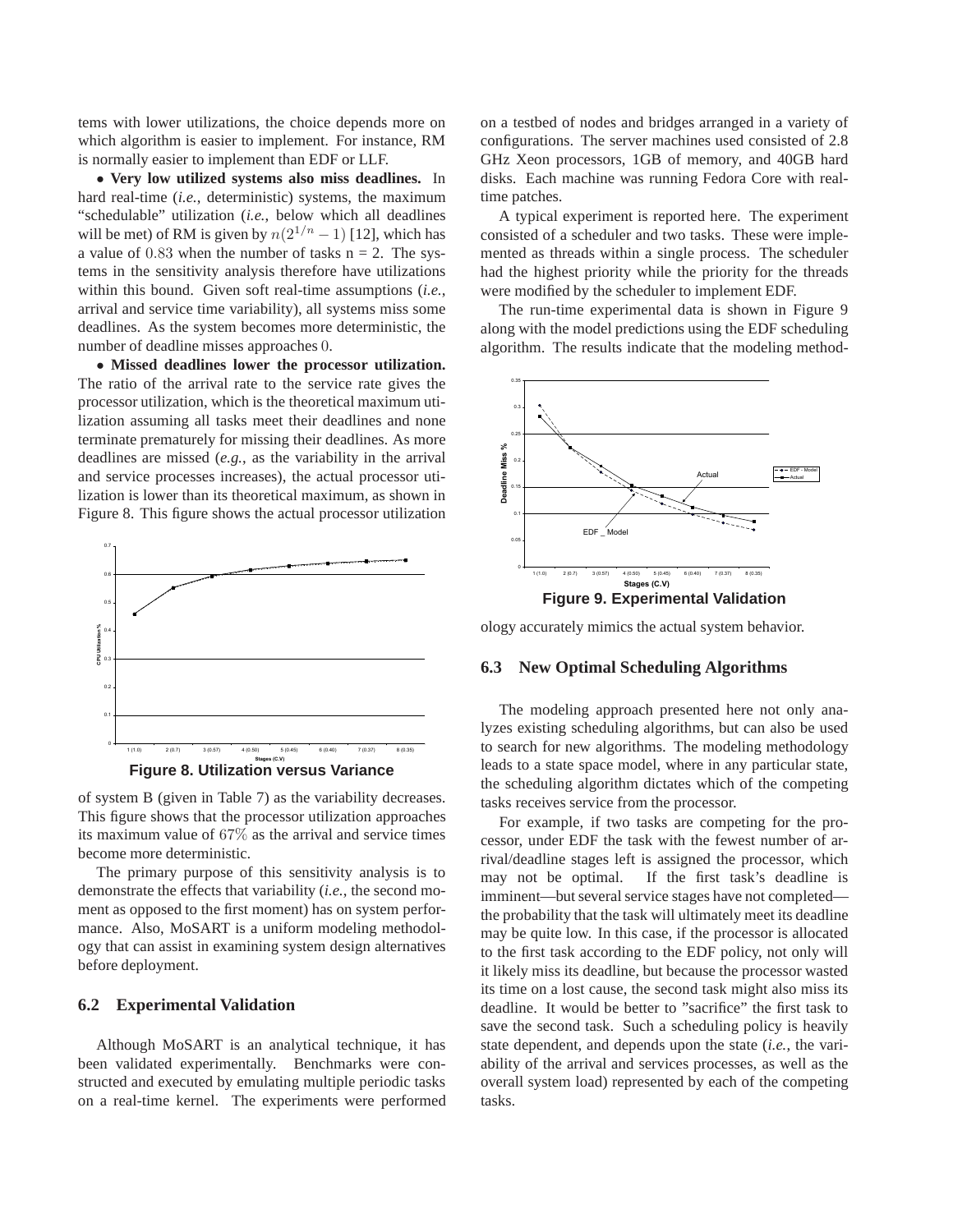The state space methodology therefore lends itself directly to searching for new, optimal, scheduling algorithms. Abstractly, in every state, an unknown probability can be assigned to how much of the processor is allocated to each of the competing tasks. In a two-task system, this leads to a p-vector, with one element per system state. Each scheduling algorithm has a unique p-vector. For example, in Figure 4, the 24-element p-vector representing EDF is given by  $[xx0100110011100110011011]$ , where x represents a state where no task is in the system (and, thus, the processor is not allocated to either task), 1 represents a state where the processor is allocated to Task 1, and 0 represents a state where the processor is allocated to Task 2. Elements in the p-vector could be any number between 0 and 1, which represents the fraction of the processor allocated to Task 1. A p-vector value of 0.5 therefore represents a state where processor sharing occurs between the two tasks.

The goal of the scheduling algorithm is to make the best scheduling decision at each state of the system so that the given objective is optimized. By finding (or calculating) a p-vector that optimizes a particular objective function (*e.g.*, the minimal number of missed deadlines), and realizing that each p-vector corresponds to a particular scheduling algorithm, new optimal scheduling algorithms can be discovered.

To demonstrate the finding of such a p-vector, consider the specific example in Section 5. The Matlab optimization toolkit is used to compute an optimal p-vector (*i.e.*, an optimal algorithm) for the system. This algorithm makes scheduling choices at each state of the system such that the total deadline miss percentage is minimized. The deadline miss percentage for this optimal algorithm is plotted in Figures 10 and 11.





These figures demonstrate that there exists state dependent scheduling algorithms that outperform EDF, LLF, and RM. In general, the higher the system utilization—and the



more deterministic the system—the higher the potential for improvement by using an optimal state dependent scheduling algorithm. For example, the right side of Figure 10 demonstrates that the optimal algorithm outperforms EDF by 8.2%, which outperforms LLF by 11.8%, which outperforms RM by 3.5%. By examining the p-vectors for the optimal algorithm, EDF, LLF, and RM, some (but not all) of the differences can be attributed to the sacrificing of one task to save the other task. Such investigations for better state dependent scheduling algorithms is a topic of continuing research.

## **7 Related Work**

This section compares prior work with MoSART. Tia et al. [15] extends *time demand analysis* [9, 12] by substituting the sums of fixed execution time with convolutions of probabilistic distributions. This approach allows a probabilistic expression for the response time of each task. Semiperiodic tasks are considered, where each task is released regularly but can have varying computation times. Tia et al. also presents a *transform task method* that transforms each task into a periodic task followed by a sporadic task. Burns et. al. [2] follow a similar approach to PTDA and present a probabilistic framework for analyzing faults in soft realtime systems. Cucu and Tovar [3] model the response times of fixed priority tasks with random variables. They calculate the response time of a job as the sum of response times of all higher priority tasks and its own response time. Their approach is limited to fixed priority tasks, and it is also hard to obtain other system metrics, such as device utilizations. Luca and Buttazzo [1] implement a bandwidth reservation strategy to schedule tasks with variations in task parameters. However, they do not handle variations in both arrival and execution at the same time.

Diaz [4] and Kim [7] present a derivative method for analytical and numerical solutions that calculates the response time distributions of each task in the system. The method is more complex when extended to include both fixed priority and dynamic priority scheduling. It is also hard to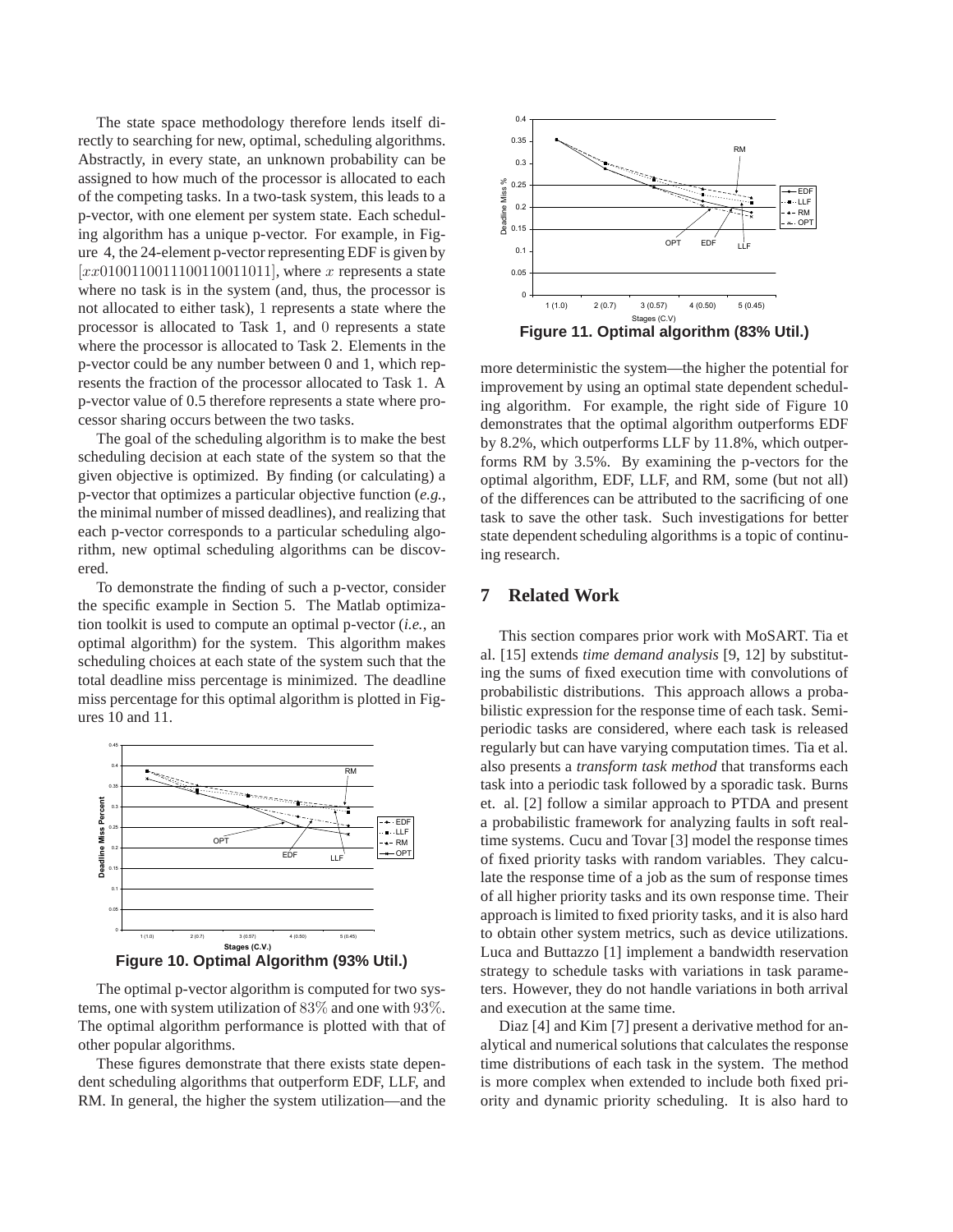measure other performance measures of the system such as resource utilization. Manolache [13] presents an analytic method based on Concurrent Generalised Petri Nets (CGPN) however the arrival times are assumed deterministic. Florescu [5] models probabilistic arrival and execution but it is entirely based on simulation. Lehoczky [10, 11] extends classical queuing theory by including customer timing requirements into traditional queuing models. The state variables of such a queuing system are continuous and unbounded. Lehoczky solves this problem under the heavy traffic case where the solution becomes simple.

The MoSART methodology is similar to Lehoczky's approach. The main difference is that tasks are modeled using Erlangian arrival and service times. Instead of a continuous state space, therefore, a series of exponential stages is used to model the passage of time in discrete steps. The advantage in this approach is that a wide variety of arrival, service, deadline, and scheduling characteristics can be modeled within a uniform framework.

## **8 Arrival Process Modeling**

Accurately modeling the arrival process using a series of stages approach is challenging. As shown, depending on the scheduling algorithm, the series of stages is used to determine task preemption. One could think of this as a simple way for the scheduler to model time. The arrival stages predict the arrival instant of the next job. This can be used effectively by a scheduler. This models an "progress estimator" for the arrival of the next job, and is actually predicting the remaining deadline at each instant of time. For example, if a large number of stages are left before the next arrival, the scheduler will estimate the deadline to be far off. However, if there are only a few stages left, the scheduler may assume the deadline to be very close. Such information can be used by the scheduler to efficiently schedule the next job. The implementation of an EDF or LLF scheduler using such estimates would be better than using a simple constant arrival time.

## **9 Concluding Remarks**

Various soft real time systems such as wireless sensor networks function under severe, unpredictable, and uncertain environments. Such conditions cause the arrival rates and processing times of events to be variable. It is important to model this variability to accurately estimate the various characteristics within soft real time systems. This paper presents a novel technique, MoSART, for modeling and analyzing soft real time systems with variability in the inter-arrival and execution time of events.

MoSART uses the method of stages to model the interarrival, deadline, and execution times. It also presents an intuitive "race" between arrival and deadline stages to model the number of deadlines met or missed for any particular job. MoSART is used to evaluate common scheduling algorithms, including earliest deadline first, least laxity first, and rate monotonic, using various sensitivity analysis comparisons. MoSART has also been experimentally validated and can be used to discover improved scheduling algorithms in a variety of contexts.

A limitation of the proposed technique is state-space explosion. Moreover, approximations, bounds, and simulations can be directly applied. Addressing such limitations, applying the methodology to a wider set of system parameters, evaluating a richer set of scheduling algorithms, conducting a more extensive experimental validation, and using the methodology to discover new scheduling algorithms are promising directions for future research.

## **References**

- [1] L. Abeni and G. Buttazzo. QoS guarantee using probabilistic deadlines. In *Real-Time Systems, 1999. Proceedings of the 11th Euromicro Conference on*, pages 242–249, 1999.
- [2] A. Burns, G. Bernat, and I. Broster. A probabilistic framework for schedulability analysis. *Proceedings of the Third International Embedded Software Conference, EMSOFT, number LNCS*, 2855:1–15, 2003.
- [3] L. Cucu and E. Tovar. A framework for the response time analysis of fixed-priority tasks with stochastic inter-arrival times. *SIGBED Rev.*, 3(1):7–12, 2006.
- [4] J. L. Díaz, D. F. García, K. Kim, C.-G. Lee, L. L. Bello, J. M. López, S. L. Min, and O. Mirabella. Stochastic analysis of periodic real-time systems. In *RTSS '02: Proceedings of the 23rd IEEE Real-Time Systems Symposium (RTSS'02)*, page 289, Washington, DC, USA, 2002. IEEE Computer Society.
- [5] O. Florescu, M. de Hoon, J. Voeten, and H. Corporaal. Probabilistic modelling and evaluation of soft real-time embedded systems. In *SAMOS*, pages 206–215, 2006.
- [6] M. Johnson. An empirical study of queueing approximations based on phase-type distributions. *Stochastic Models*, 9(4):531–561, 1993.
- [7] K. Kim, J. L. Diaz, and J. M. Lopez. An exact stochastic analysis of priority-driven periodic real-time systems and its approximations. *IEEE Trans. Comput.*, 54(11):1460–1466, 2005. Member-Lucia Lo Bello and Member-Chang-Gun Lee and Member-Sang Lyul Min.
- [8] G. Latouche and V. Ramaswami. *Introduction to Matrix Analytic Methods in Stochastic Modeling*. Society for Industrial Mathematics, 1999.
- [9] J. Lehoczky, L. Sha, and Y. Ding. The Rate Monotonic Scheduling Algorithm: Exact Characterization and Average Case Behavior. In *RTSS' 89*, pages 166–171, 1989.
- [10] J. P. Lehoczky. Real-time queueing theory. In *RTSS '96: Proceedings of the 17th IEEE Real-Time Systems Symposium (RTSS '96)*, page 186, Washington, DC, USA, 1996. IEEE Computer Society.
- [11] J. P. Lehoczky. Using real-time queueing theory to control lateness in real-time systems. In *SIGMETRICS '97: Proceedings of the 1997 ACM SIGMETRICS international conference on Measurement and modeling of computer systems*, pages 158–168, New York, NY, USA, 1997. ACM.